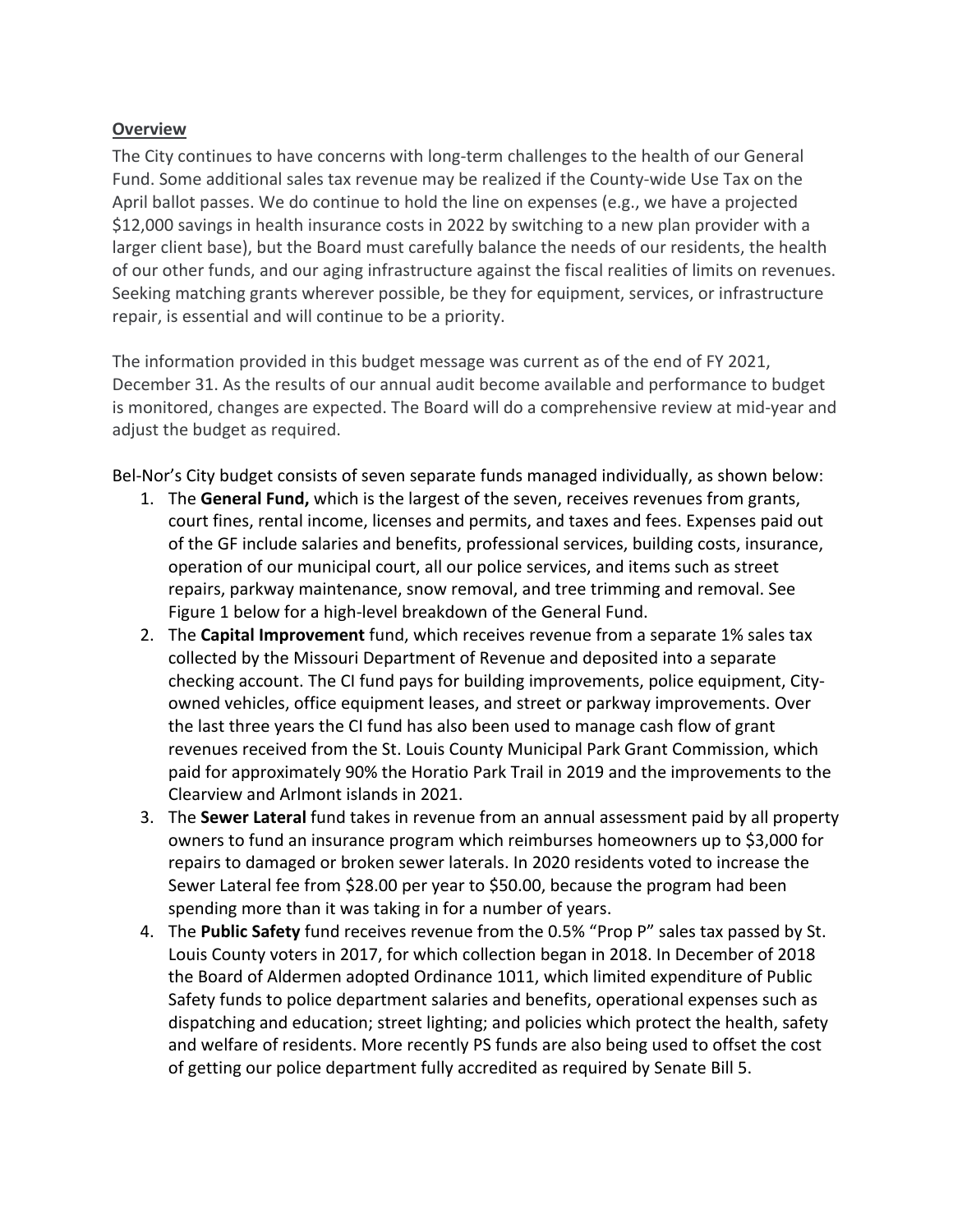- 5. In 2021 a new fund was established to manage revenue from the **American Rescue Plan Act (ARPA)**. On Jan 27, 2022, the federal government (Treasury Department) issued its final rule for the program, which allows cities such as Bel-Nor to use this money to:
	- a. Replace lost public sector revenue (up to \$10M)
	- b. Respond to the far-reaching public health and negative economic impacts of the pandemic
	- c. Provide premium pay for essential workers
	- d. Invest in water, sewer, and broadband infrastructure

To date very little of our allocated funds have been spent; however, the Board is working hard on plans to spend this one-time windfall wisely and efficiently over the next two years.

In addition to the five funds detailed above, the City maintains a small reserve fund with Simmons Bank and two bank accounts with UMB; one for the funds remaining from the bond issue related to the Normandy/Arlmont street project in 2017 and one for debt service payments on the bond issue.

|                                 |               | Share of      |                          |                | Share of |
|---------------------------------|---------------|---------------|--------------------------|----------------|----------|
| <b>Budget Item</b>              | Revenue       | <b>Budget</b> | <b>Budget Item</b>       | <b>Expense</b> | budget   |
| Taxes                           | \$<br>564,000 | 71%           | <b>Grant Expense</b>     | \$             | 0%       |
| Licenses and permits            | \$<br>41,950  | 5%            | Administration           | \$<br>163,025  | 21%      |
| Charges for services            | \$<br>1,200   | 0%            | <b>Police Protection</b> | \$<br>491,100  | 62%      |
| <b>Grants and Contributions</b> | \$<br>25,000  | 3%            | <b>Streets</b>           | \$<br>88,500   | 11%      |
| Fines and court costs           | \$<br>18,000  | 2%            | Municipal Court          | \$<br>46,680   | 6%       |
| Lease income                    | \$<br>28,200  | 4%            | Debt Service             | \$<br>4,700    | 1%       |
| Investment income               | \$<br>220     | 0%            |                          |                |          |
| Miscellaneous                   | \$<br>1,000   | 0%            |                          |                |          |
| Other Sources                   | \$<br>114,415 | 14%           |                          |                |          |
| <b>Total Revenues</b>           | \$<br>793,985 | 100%          |                          | \$<br>794,005  | 100%     |

**Fig 1. General Fund Breakdown of FY2022 Budgeted Revenues and Expenses Complete breakdowns by Fund are available on the City website.**

Highlights from our 2021 fiscal year results and impact on the FY2022 budget:

# **Revenues**

- 1. Sales and Use Tax collections rose 8.3% from 2020 to 2021. While these taxes have remained generally level over the past three years, we have dialed the anticipated revenue for 2022 back a bit, since the pandemic years of 2019 and 2020 probably contributed to additional sales, especially on-line.
- 2. Fees collected on rental properties, vacant properties, and permits were up 21% in 2021 compared to 2020 and have increased significantly since 2019. This is due to the diligent efforts of Alderman McBride and our City staff, who have worked hard to clean up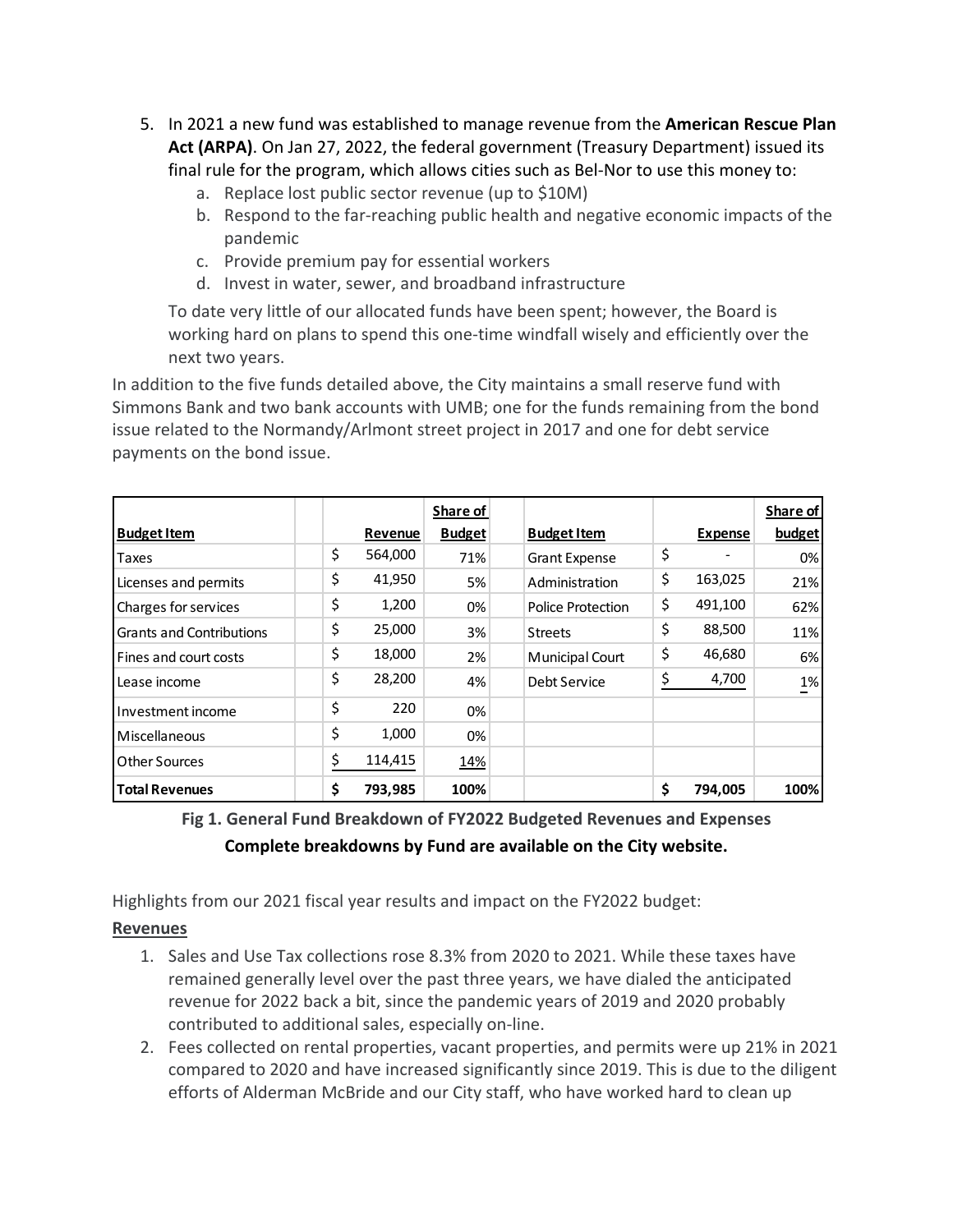vacant and rental property cases and ensure occupancy permits are up to date. In April 2020 residents voted to allow the City to levy an annual fee on all rental property in order to offset the extra cost of administering the properties by City Hall. We also strengthened our oversight of vacant properties in the City and began collecting an annual fee (authorized in 2003) for those. The City now has a process by which we can notify St. Louis County Collector of Revenue to place various fees for registration and nuisance abatement on property tax bills, which has worked out well.

3. Court fines income continues to be a real drag on our General Fund. It has decreased steadily over the past three years; down 69% since 2019. For much of 2020 and 2021 we were unable to hold in-person court sessions, and few people paid on-line in advance of their court date. We expect another very lean year in 2022, with the cost of operating the court exceeding the projected revenue by \$28,000.

## **Expenditures**

- 1. In the area of Expenditures, we spent slightly more on housing and building inspection services in 2021 due to the added volume of homeowners doing renovations or making repairs during the pandemic. These expenses were offset by the added revenues collected under Licenses and Permits.
- 2. We spent slightly more for Professional Services in 2021 compared to 2020. However, during both years we had a substantial (nearly 100%) increase in this line item compared to 2019 due to the lawsuit filed by a resident challenging our sign codes. On top of attorney's fees and the cost of mediation, the City was ordered to pay a settlement of \$80,000 to the ACLU, which brought the lawsuit on behalf of our resident. We are paying off this settlement over a five-year period at \$16,000 per year.
- 3. In the area of Administration, we have shown a 34% decrease in the cost of office supplies compared to 2019, and a 15% decrease in salaries and benefits compared to 2020. Part of the decrease in personnel costs was a decision to not replace our weekly cleaning lady, Mrs. Potter, when she retired. Office staff, the police department, and elected officials have all picked up the slack to replace Mrs. P.
- 4. Insurance costs continue to climb; up 56% since 2019 but down just slightly from 2020. We continue to be rated highly by our insurer, MIRMA, in their annual risk evaluations, but the numbers reflect more than just our situation. Insurance providers nationwide have been raising rates.
- 5. Salaries and benefits of the police department remained relatively stable over the threeyear period documented in this report. In November of 2018 we switched health insurance providers and began offering all full-time employees family coverage along with voluntary vision and dental benefits as a means of retaining experienced and dedicated employees.
- 6. Tree trimming and removal costs were up 29% last year due to severe storms that blew through in the fall. The good news is that the Missouri Department of Conservation has restructured the TRIM grant program and increased the amount of funds available for matching grants, so we anticipate a much larger share of our tree work will be covered than in the past.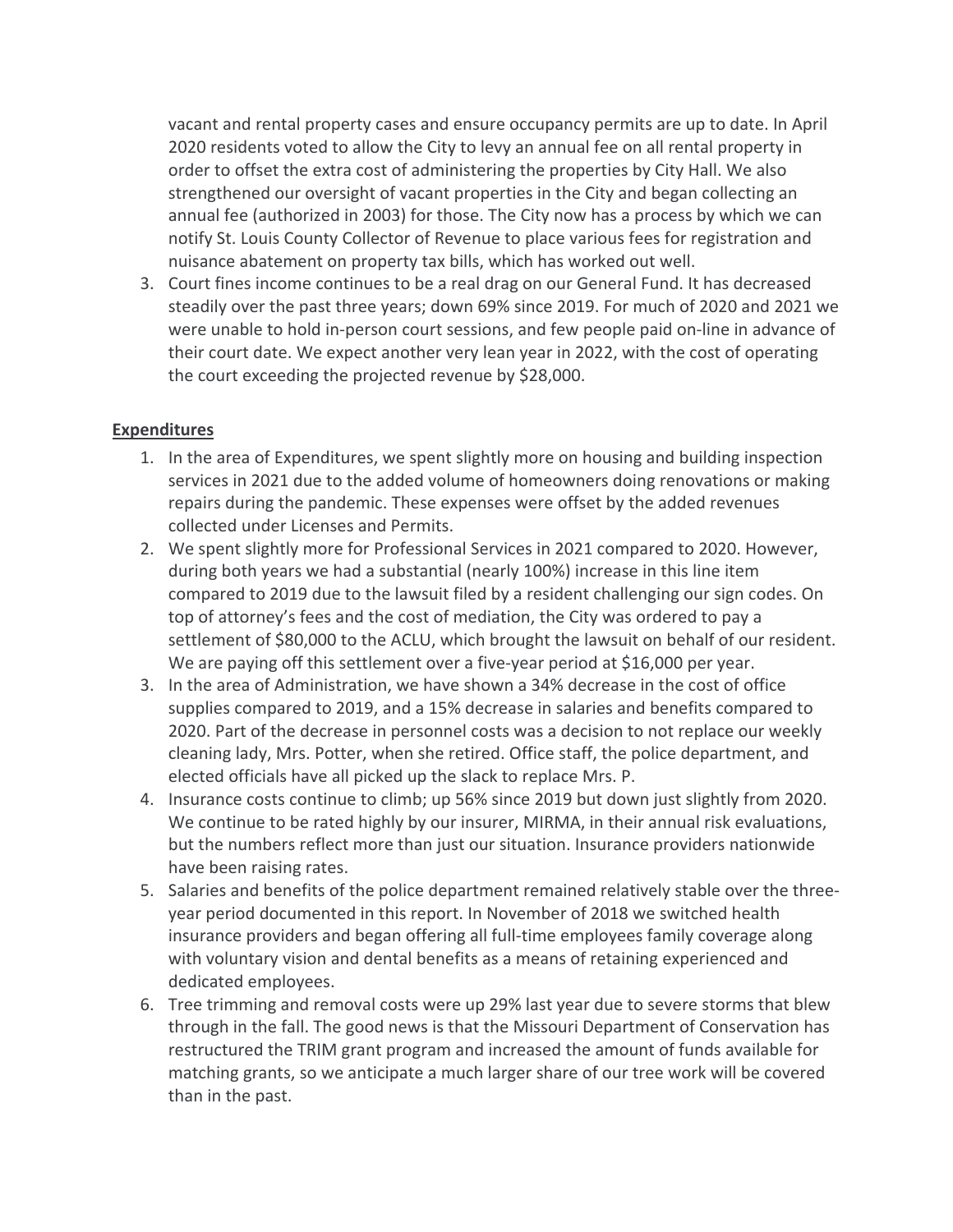7. In the Capital Improvement Fund, 2021 was the last year for Park Grant revenues used to improve our green space in the City, including building the Horatio Park Trail and Clearview Plaza and purchasing a new gazebo for the island at Audrain and Arlmont. Over the past few years, we have had major tuckpointing, plaster repair, and painting done at City Hall and in our upstairs apartment, replaced windows in the apartment, repaired the roof, installed new City signs, acquired a replacement City truck, entered into a lease-purchase agreement for a new City police vehicle, installed a new HVAC system for portions of City Hall, replaced the old City Hall entrance door and purchased an awning over the new door, and caught up with other deferred maintenance in and around the City. In 2022 we hope combine some of our ARPA funds along with remaining bond issue money to fix the City parking lot and repave a few of our worst streets. We will also be paying the lion's share of the renovation costs of the building currently housing the Breakaway Restaurant damaged by fire last November.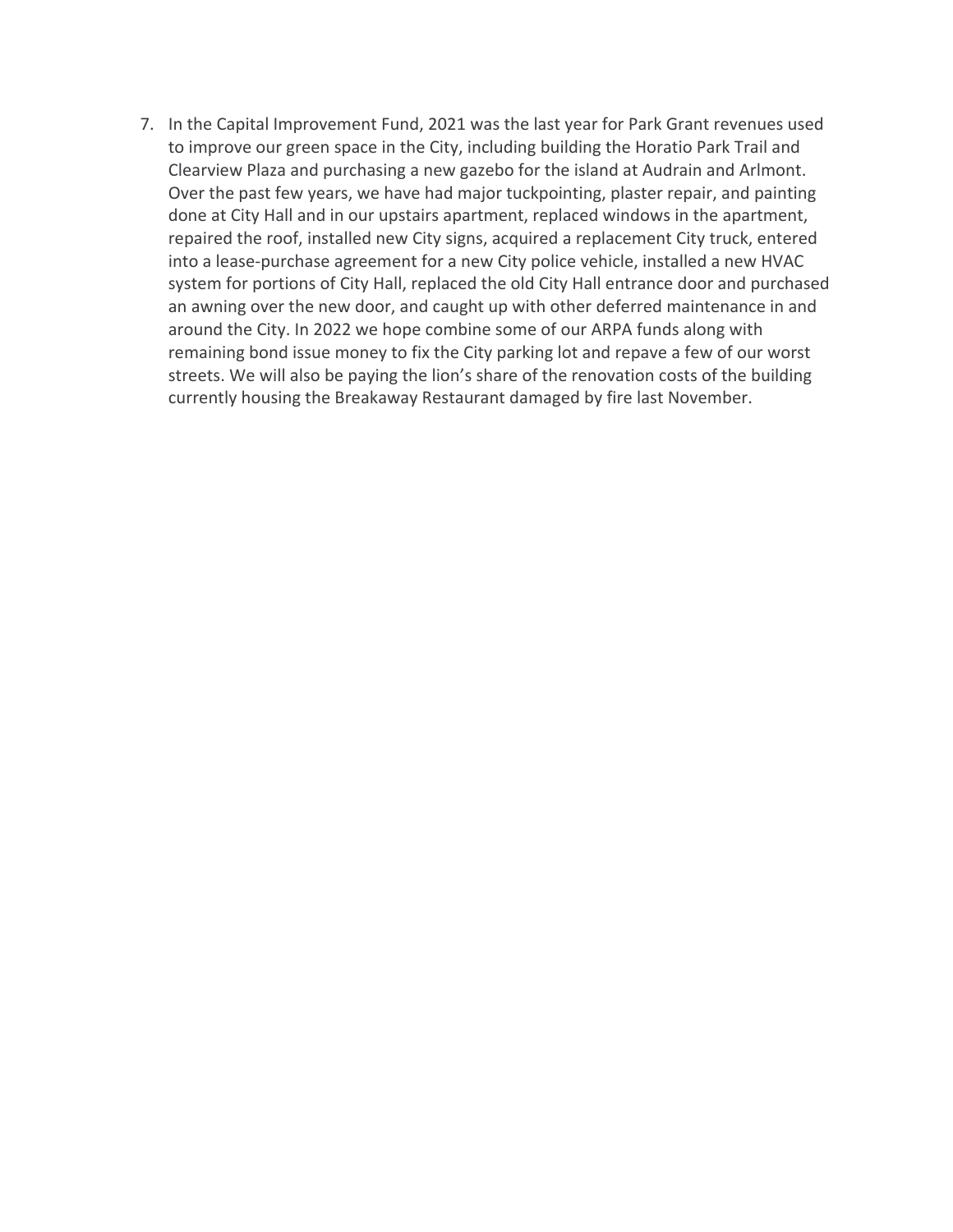#### FY 2022 Budget Message Estimated Revenues and Expenditures

|                                 |                    | FY 2019 (Audited)   |    |               |                               | FY 2020 (Audited)   |         |               |               | FY 2021 (Pending Audit) |                     |                |               | <b>FY 2022 Per</b> |
|---------------------------------|--------------------|---------------------|----|---------------|-------------------------------|---------------------|---------|---------------|---------------|-------------------------|---------------------|----------------|---------------|--------------------|
| <b>General Fund</b>             |                    |                     |    |               |                               |                     |         |               |               |                         |                     |                |               | Ord 1076           |
|                                 |                    | <b>Final Budget</b> |    | <u>Actual</u> |                               | <b>Final Budget</b> |         | <b>Actual</b> |               | <b>Final Budget</b>     |                     | <b>Actual</b>  |               | <b>Budget</b>      |
| <b>REVENUES</b>                 |                    |                     |    |               |                               |                     |         |               |               |                         |                     |                |               |                    |
| <b>Taxes</b>                    |                    |                     |    |               |                               |                     |         |               |               |                         |                     |                |               |                    |
| Property                        | \$                 | 83,300              | \$ | 87,621        | \$                            | 83,600              | \$      | 87,881        | \$            | 86,000                  | \$                  | 101,951        | \$            | 86,000             |
| Cable and utility               | \$                 | 184,500             | \$ | 168,384       | \$                            | 165,010             | \$      | 155,420       | \$            | 166,000                 | \$                  | 159,306        | \$            | 166,000            |
| <b>Sales</b>                    | \$                 | 248,000             | \$ | 249,119       | \$                            | 250,000             | \$      | 248,699       | \$            | 262,000                 | \$                  | 269,738        | \$            | 242,000            |
| Cigarette                       | \$                 | 3,900               | \$ | 3,053         | \$                            | 3,000               | \$      | 3,175         | \$            | 3,000                   | \$                  | 2,836          | \$            | 3,000              |
| Gas                             | \$                 | 42,000              | \$ | 40,594        | \$                            | 38,000              | \$      | 38,045        | \$            | 38,000                  | \$                  | 40,550         | \$            | 38,000             |
| Motor vehicle and fees          | \$                 | 17,200              | \$ | 20,457        | \$                            | 18,000              | \$      | 20,795        | \$            | 22,000                  | \$                  | 23,727         | \$            | 19,000             |
| Road and bridge                 | $rac{5}{5}$        | 17,000              | \$ | 17,933        | \$                            | 8,000               | \$      | 18,504        | \$            | 9,000                   | \$                  | 20,848         | $\frac{1}{2}$ | 10,000             |
| <b>Total Taxes</b>              |                    | 595,900             | \$ | 587,161       | $\overline{\boldsymbol{\xi}}$ | 565,610             | \$      | 572,519       | \$            | 586,000                 | \$                  | 618,956        | \$            | 564,000            |
| <b>Licenses and permits</b>     | \$                 | 27,240              | \$ | 26,908        | \$                            | 41,100              | Ŝ.      | 49,232        | \$            | 47,275                  | \$.                 | 59,781         | \$            | 41,950             |
| <b>Charges for services</b>     | \$                 | 500                 | \$ | 1,270         | \$                            | 900                 | $\zeta$ | 950           | \$            | 700                     | \$                  | 579            | \$            | 1,200              |
| <b>Grants and Contributions</b> | \$                 |                     | \$ |               | \$                            | 113,088             | \$      | 113,088       | \$            | 18,998                  | \$                  | 18,998         | \$            | 25,000             |
| Fines and court costs           | \$                 | 61,000              | \$ | 51,784        | \$                            | 16,950              | $\zeta$ | 20,523        | \$            | 15,000                  | \$                  | 16,268         | \$            | 18,000             |
| Lease income                    | \$                 | 21,583              | \$ | 21,583        | \$                            | 27,000              | \$      | 27,000        | \$            | 25,100                  | \$                  | 25,930         | \$            | 28,200             |
| <b>Investment income</b>        | \$                 | 150                 | Ś. | 325           | \$                            | 220                 | Ś.      | 384           | \$            | 270                     | Ś.                  | 277            | \$            | 220                |
| <b>Miscellaneous</b>            | \$                 | 2,000               | \$ | 2,903         | \$                            | 4,100               | \$      | 4,730         | \$            | 1,000                   | \$                  | 2,894          | $\frac{5}{2}$ | 1,000              |
| <b>Total Revenues</b>           | \$                 | 708,373             | \$ | 691,934       | $\overline{\boldsymbol{\xi}}$ | 768,968             | \$      | 788,426       | \$            | 694,343                 | \$                  | 743,683        | \$            | 679,570            |
|                                 |                    |                     |    |               |                               |                     |         |               |               |                         |                     |                |               |                    |
| <b>EXPENDITURES</b>             |                    |                     |    |               |                               |                     |         |               |               |                         |                     |                |               |                    |
| <b>Grant Expenses</b>           |                    |                     |    |               |                               |                     |         |               |               |                         |                     |                |               |                    |
| <b>TRIM Grant Expenses</b>      | \$                 |                     | \$ |               | \$                            |                     | \$      | $\sim$        | \$            | 7,604                   | \$                  | 7,604          | \$            |                    |
| <b>Composting Grant Expense</b> | $\frac{1}{2}$      |                     | \$ | $\omega$      | \$                            |                     | \$      | $\sim$        | $\frac{1}{2}$ | 8,998                   | \$                  | 8,998          | $\frac{5}{2}$ |                    |
| <b>Total Grant Expenses</b>     | $\dot{\mathsf{s}}$ |                     | Ś  |               | \$                            |                     | Ś       |               | Ś             | 16,602                  | $\ddot{\bm{\zeta}}$ | 16,602         | \$            |                    |
| <b>Administration</b>           |                    |                     |    |               |                               |                     |         |               |               |                         |                     |                |               |                    |
| <b>Bank</b> charges             | \$                 |                     | \$ | 3,484         | \$                            | 2,000               | \$      | 2,280         | \$            | 1,500                   | \$                  | 1,267          | \$            | 1,500              |
| Building inspections & Permits  | \$                 | 9,500               | \$ | 9,450         | \$                            | 17,000              | $\zeta$ | 16,567        | \$            | 16,500                  | \$                  | 17,922         | \$            | 14,000             |
| Dues and subscriptions          | \$                 | 500                 | \$ | 215           | \$                            | 150                 | \$      | 100           | \$            | 125                     | \$                  | 125            | \$            | 125                |
| Equipment rental                | \$                 | 4,200               | \$ | 4,068         | \$                            | 4,400               | \$      | 4,526         | \$            |                         | \$                  | $\overline{a}$ | \$            |                    |
| Election expense                | \$                 | 700                 | \$ | 654           | \$                            | 900                 | \$      | 894           | \$            | 860                     | \$                  | 857            | \$            | 80                 |
| Insurance - Life                | \$                 |                     | \$ | 772           | \$                            | $\blacksquare$      | \$      |               | \$            | 800                     | \$                  | 1,497          | \$            | 945                |
| Insurance - Misc (Breakaway)    | \$                 |                     | \$ |               | \$                            |                     | Ś       |               | \$            |                         | Ś.                  | $\overline{a}$ | \$            | 1,500              |
| Miscellaneous                   | $\zeta$            |                     | \$ | 670           | \$                            |                     | \$      | 1,637         | \$            |                         | \$                  | 782            | \$            | 825                |
|                                 |                    |                     |    |               |                               |                     |         |               |               |                         |                     |                |               |                    |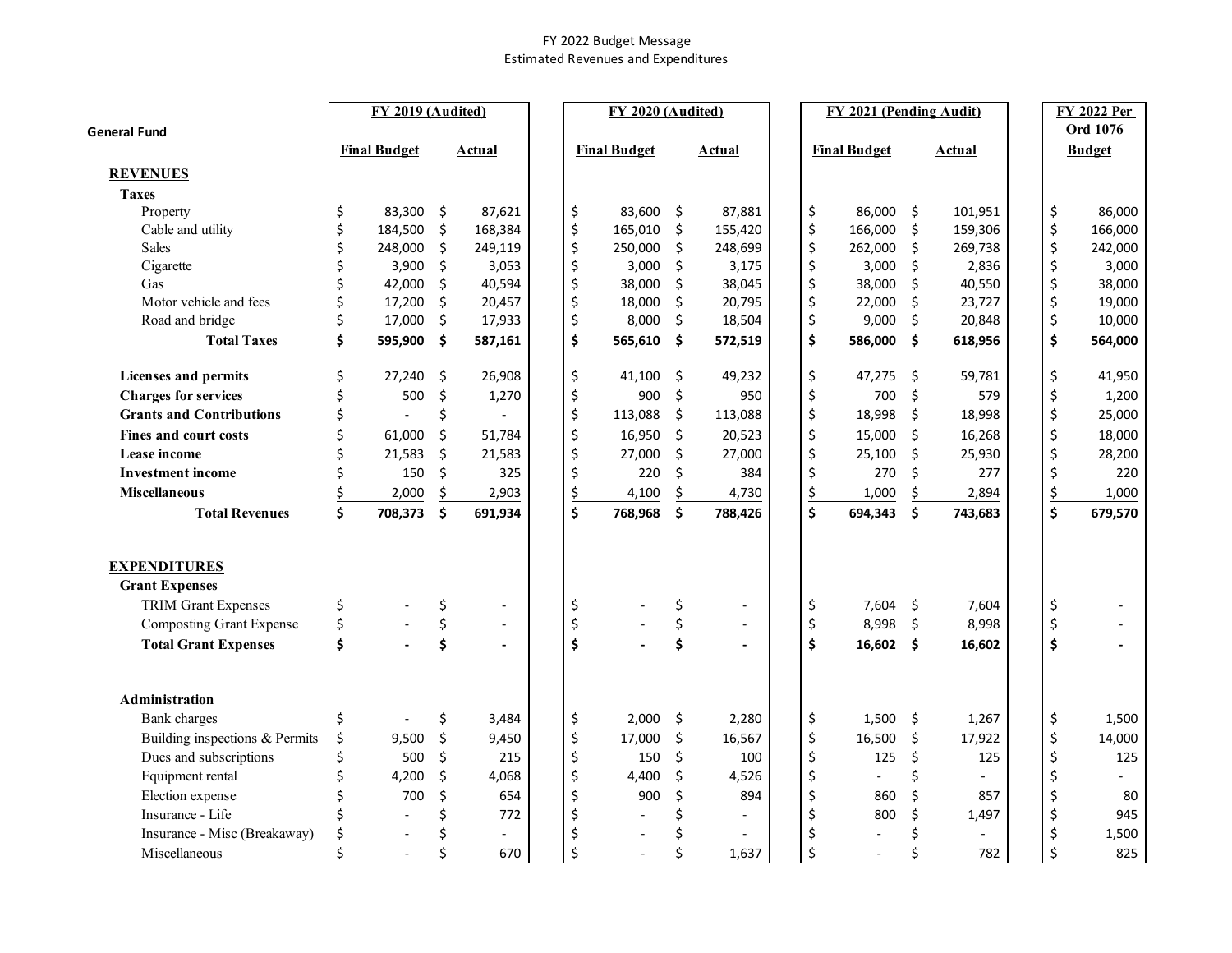#### FY 2022 Budget Message Estimated Revenues and Expenditures

|                                |               | FY 2019 (Audited)   |               |           | FY 2020 (Audited)   |                     |         |    | FY 2021 (Pending Audit) |               |    | <b>FY 2022 Per</b> |
|--------------------------------|---------------|---------------------|---------------|-----------|---------------------|---------------------|---------|----|-------------------------|---------------|----|--------------------|
| <b>General Fund</b>            |               |                     |               |           |                     |                     |         |    |                         |               |    | Ord 1076           |
|                                |               | <b>Final Budget</b> | Actual        |           | <b>Final Budget</b> |                     | Actual  |    | <b>Final Budget</b>     | Actual        |    | <b>Budget</b>      |
| <b>Administration (Con't)</b>  |               |                     |               |           |                     |                     |         |    |                         |               |    |                    |
| Office supplies                | \$            | 24,500              | \$<br>21,612  | \$        | 10,450 \$           |                     | 13,403  | \$ | 14,300                  | \$<br>14,360  | \$ | 13,500             |
| Payroll taxes                  | \$            | 4,800               | \$<br>4,485   | \$        | 5,400               | \$                  | 5,469   | \$ | 3,800                   | \$<br>4,588   | \$ | 3,800              |
| Professional fees              | \$            | 30,500              | \$<br>31,093  | \$        | 55,500              | \$                  | 60,316  | \$ | 61,000                  | \$<br>61,285  | \$ | 62,850             |
| Salaries and benefits          | \$            | 78,300              | \$<br>62,931  | \$        | 65,200              | \$                  | 64,550  | \$ | 52,200                  | \$<br>54,688  | \$ | 50,600             |
| Building:                      |               |                     |               |           |                     |                     |         |    |                         |               |    |                    |
| Telephone and utilities        | \$            | 7,800               | \$<br>8,650   | \$        | 8,730               | \$                  | 9,037   | \$ | 6,000                   | \$<br>6,525   | \$ | 6,300              |
| Repairs and maintenance        | \$            | 8,200               | \$<br>8,265   | \$        | 7,750               | \$                  | 6,676   | \$ | 7,000                   | \$<br>10,428  | \$ | 7,000              |
| <b>Total Administration</b>    | \$            | 169,000             | \$<br>156,349 | \$        | 177,480             | \$                  | 185,455 | \$ | 164,085                 | \$<br>174,324 | \$ | 163,025            |
| <b>Police Protection</b>       |               |                     |               |           |                     |                     |         |    |                         |               |    |                    |
| Contractual services           | \$            | 13,500              | \$<br>13,850  | \$        | $9,600$ \$          |                     | 10,249  | \$ | 15,000                  | \$<br>12,572  | \$ | 15,000             |
| Dues and subscriptions         | \$            | 1,300               | \$<br>1,250   | \$        | 250                 | \$                  | 250     | \$ | 250                     | \$<br>250     | \$ | 2,500              |
| Insurance                      | \$            | 18,900              | \$<br>18,025  | \$        | 30,000              | \$                  | 30,645  | \$ | 28,000                  | \$<br>28,139  | \$ | 28,000             |
| Office supplies                | \$            | 4,400               | \$<br>4,410   | \$        | 5,300               | \$                  | 4,934   | \$ | 4,000                   | \$<br>5,643   | \$ | 4,000              |
| Payroll taxes                  | \$            | 23,000              | \$<br>22,397  | \$        | 21,650              | \$                  | 22,267  | \$ | 22,000                  | \$<br>23,033  | \$ | 24,000             |
| Salaries and benefits          | \$            | 370,900             | \$<br>375,353 | \$        | 372,996             | \$                  | 369,580 | \$ | 382,500                 | \$<br>394,371 | \$ | 394,300            |
| Training                       | \$            | 1,500               | \$<br>1,892   | \$        | 800                 | \$                  | 668     | \$ | 800                     | \$<br>784     | \$ | 800                |
| Travel and conventions         | \$            | 2,000               | \$<br>1,427   | \$        | 900                 | Ś.                  | 770     | \$ | 3,100                   | \$<br>3,136   | \$ | 1,500              |
| Uniforms                       | \$            | 3,500               | \$<br>3,514   | \$        | 2,150               | \$                  | 2,307   | \$ | 2,000                   | \$<br>1,826   | \$ | 2,000              |
| Vehicle                        | $\frac{1}{2}$ | 17,500              | \$<br>15,090  | <u>\$</u> | 18,000              | \$                  | 14,115  | \$ | 14,500                  | \$<br>13,991  | \$ | 19,000             |
| <b>Total Police Protection</b> | \$            | 456,500             | \$<br>457,208 | \$        | 461,646             | $\mathsf{\hat{S}}$  | 455,785 | \$ | 472,150                 | \$<br>483,745 | \$ | 491,100            |
| <b>Streets</b>                 |               |                     |               |           |                     |                     |         |    |                         |               |    |                    |
| Fogging                        | \$            | 500                 | \$<br>418     | \$        |                     | \$                  |         | \$ | 500                     | \$<br>490     | \$ | 500                |
| Ground maintenance             | \$            | 11,400              | \$<br>11,733  | \$        | 10,800              | \$                  | 10,129  | \$ | 12,000                  | \$<br>10,579  | \$ | 12,000             |
| Payroll taxes                  | \$            | 1,500               | \$<br>1,454   | \$        | 1,050               | \$                  | 1,195   | \$ | 1,000                   | \$<br>1,085   | \$ | 1,000              |
| Parkway expense                | \$            | 1,000               | \$<br>925     | \$        | 1,550               | \$                  | 1,510   | \$ | 1,500                   | \$<br>1,488   | \$ | 1,500              |
| Salaries and benefits          | \$            | 17,100              | \$<br>16,262  | \$        | 14,000              | \$                  | 13,987  | \$ | 12,000                  | \$<br>12,306  | \$ | 12,000             |
| Street repair and maintenance  | \$            | 1,000               | \$<br>1,007   | \$        | 1,000               | \$                  | 977     | \$ | 1,500                   | \$<br>1,345   | \$ | 1,500              |
| Snow removal                   | \$            | 12,000              | \$<br>10,801  | \$        | 12,000              | \$                  | 9,809   | \$ | 15,000                  | \$<br>17,573  | \$ | 15,000             |
| Tree removal                   | \$            | 30,000              | \$<br>33,305  | \$        | 40,500              | \$                  | 40,507  | \$ | 48,600                  | \$<br>52,061  | \$ | 45,000             |
| <b>Total Streets</b>           | \$            | 74,500              | \$<br>75,905  | \$        | 80,900              | \$                  | 78,114  | \$ | 92,100                  | \$<br>96,927  | \$ | 88,500             |
| <b>Municipal Court</b>         |               |                     |               |           |                     |                     |         |    |                         |               |    |                    |
| Contractual services           | \$            | 10.000              | \$<br>10,215  | \$        | 7,900               | -\$                 | 8,661   | \$ | 9,200                   | \$<br>8,834   | \$ | 10,100             |
| Office supplies                | \$            | 7,100               | \$<br>3,594   | \$        | 3,520               | $\ddot{\mathsf{s}}$ | 6,182   | \$ | 4,200                   | \$<br>5,907   | \$ | 4,000              |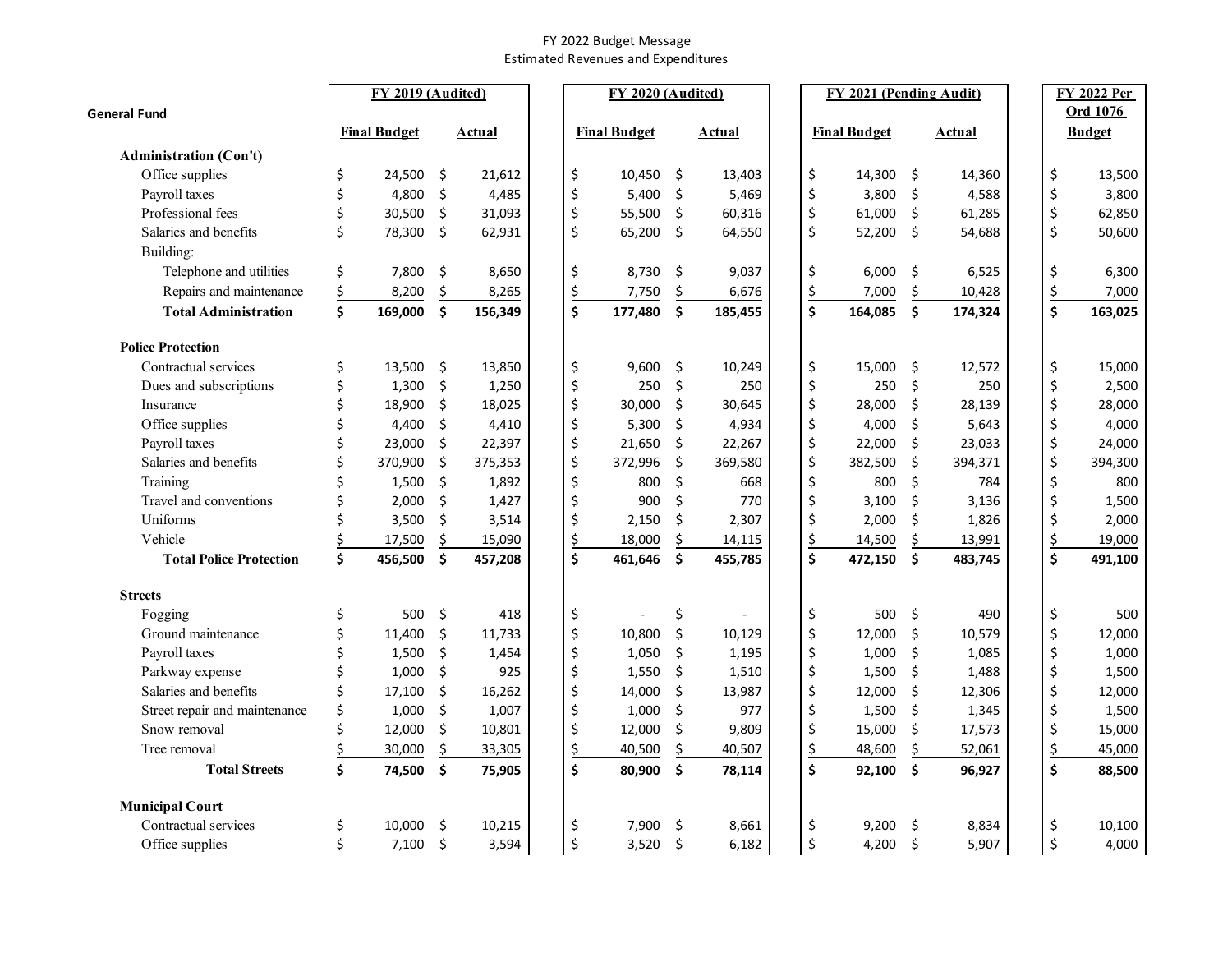#### FY 2022 Budget Message Estimated Revenues and Expenditures

|                                           | FY 2019 (Audited) |                     |     | FY 2020 (Audited)<br>FY 2021 (Pending Audit) |    |                     |      |         |  |    | <b>FY 2022 Per</b>  |    |           |  |    |               |
|-------------------------------------------|-------------------|---------------------|-----|----------------------------------------------|----|---------------------|------|---------|--|----|---------------------|----|-----------|--|----|---------------|
| <b>General Fund</b>                       |                   |                     |     |                                              |    |                     |      |         |  |    |                     |    |           |  |    | Ord 1076      |
|                                           |                   | <b>Final Budget</b> |     | Actual                                       |    | <b>Final Budget</b> |      | Actual  |  |    | <b>Final Budget</b> |    | Actual    |  |    | <b>Budget</b> |
| Payroll taxes                             |                   | 2,100               | Ś.  | 2,099                                        |    | 3,000               | - \$ | 2,850   |  | \$ | 2,900               | Ŝ. | 3,112     |  | \$ | 2,580         |
| Salaries and benefits                     |                   | 23,000              |     | 24,990                                       |    | 35,000              |      | 35,137  |  | Ś  | 34,000              |    | 37,291    |  | \$ | 30,000        |
| <b>Total Municipal Court</b>              | \$                | 42,200              | \$  | 40,898                                       | Ś  | 49,420              | Ŝ.   | 52,830  |  | \$ | 50,300              | \$ | 55,144    |  | \$ | 46,680        |
| <b>Debt Service</b>                       |                   |                     |     |                                              |    |                     |      |         |  |    |                     |    |           |  |    |               |
| Principal retirement                      |                   |                     |     | 1,884                                        | \$ |                     |      | 2,328   |  | \$ |                     |    |           |  | \$ |               |
| Interest and other fiscal charges         |                   | 4,000               |     | 5,348                                        |    | 5,200               |      | 4,833   |  | Ś. | 4,700               |    | 5,527     |  | \$ | 4,700         |
| <b>Total Debt Service</b>                 | \$                | 4,000               | \$  | 7,232                                        | Ś  | 5,200               | \$   | 7,161   |  | \$ | 4,700               | \$ | 5,527     |  | \$ | 4,700         |
| <b>Total Expenditures</b>                 | \$                | 746,200             | \$. | 737,592                                      | \$ | 774,646 \$          |      | 779,345 |  | \$ | 783,335 \$          |    | 832,269   |  | \$ | 794,005       |
| <b>Total Revenue</b>                      |                   |                     |     |                                              |    |                     |      |         |  |    |                     | \$ | 743,683   |  | \$ | 679,570       |
| <b>Revenues Over (Under) Expenditures</b> | \$                | $(37,827)$ \$       |     | (45, 658)                                    | \$ | $(5,678)$ \$        |      | 9,081   |  | \$ | $(88,992)$ \$       |    | (88, 586) |  | \$ | (114, 435)    |
| <b>Other Financing Sources</b>            |                   |                     |     |                                              |    |                     |      |         |  |    |                     |    |           |  |    |               |
| Transfer from Public Safety               | \$                | 40,000              |     | 40,000                                       | Ś  | 40,000              | Ŝ.   | 40,000  |  | \$ | $35,000$ \$         |    | 35,000    |  | \$ | 40,000        |
| ARPA Funds eligible for transfer          |                   |                     |     |                                              |    |                     |      |         |  | Ś  | 10,387              |    |           |  | \$ | 10,387        |
| <b>Transfer from Savings</b>              |                   |                     |     |                                              |    |                     |      |         |  |    |                     |    |           |  | \$ | 14,028        |
| Simmons Bank Line of Credit               |                   |                     |     |                                              |    |                     |      |         |  |    | 44,000              |    |           |  | \$ | 50,000        |
| <b>Total Other Financing Sources</b>      | \$                | 40,000              | Ś   | 40,000                                       | Ś  | 40,000              | Ś.   | 40,000  |  | \$ | 89,387              | \$ | 35,000    |  | \$ | 114,415       |
| Net Change in Fund Balance                |                   | 2,173               | Ŝ   | (5,658)                                      | Ŝ  | $34,322$ \$         |      | 49,081  |  | \$ | 395                 | Ŝ  | (53, 586) |  | \$ | (20)          |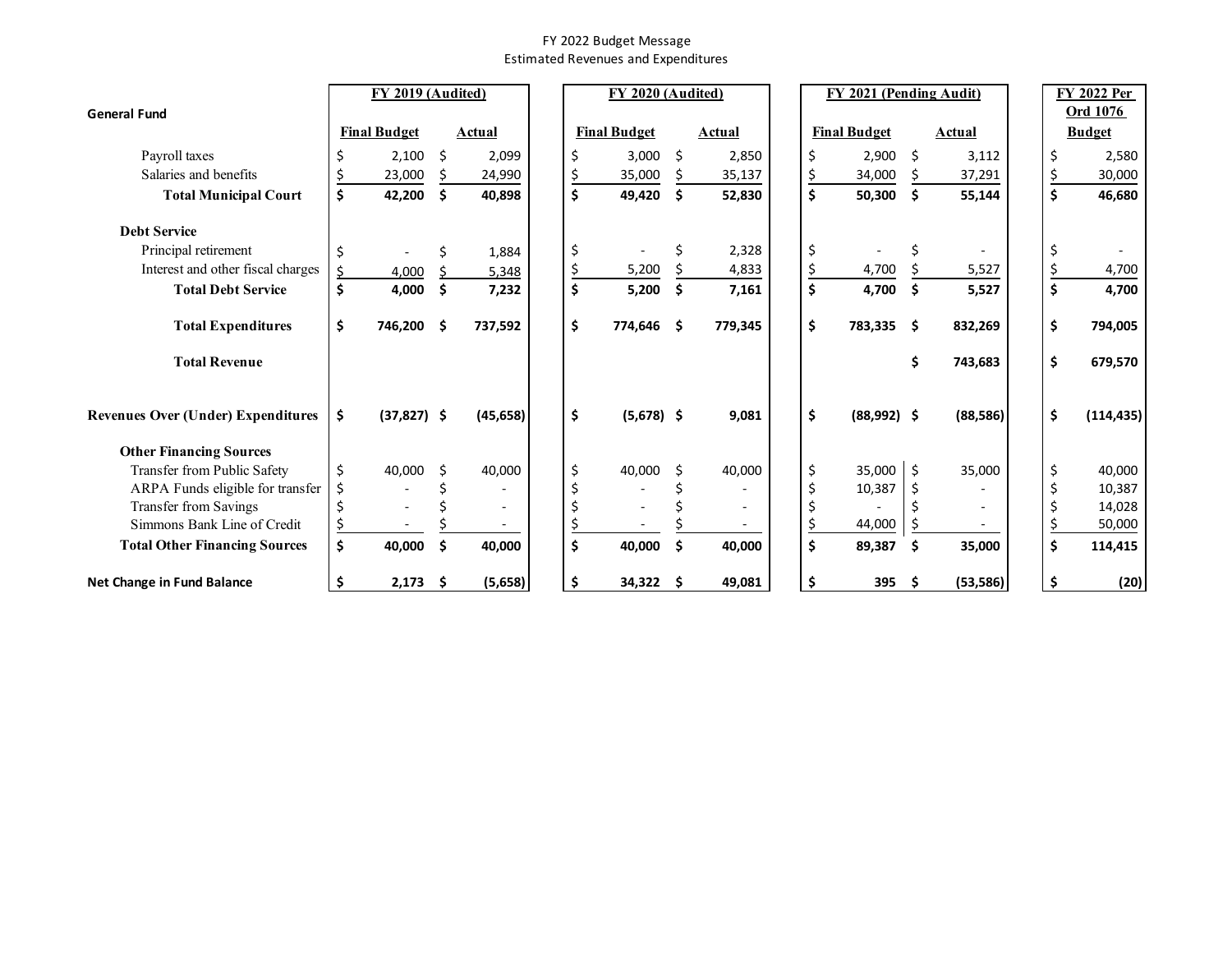|                                 |               | Share of      |                      |                | Share of |
|---------------------------------|---------------|---------------|----------------------|----------------|----------|
| <b>Budget Item</b>              | Revenue       | <b>Budget</b> | <b>Budget Item</b>   | <b>Expense</b> | budget   |
| Taxes                           | \$<br>564,000 | 71%           | <b>Grant Expense</b> | \$             | $0\%$    |
| Licenses and permits            | \$<br>41,950  | 5%            | Administration       | 163,025        | 21%      |
| Charges for services            | \$<br>1,200   | 0%            | Police Protection    | 491,100        | 62%      |
| <b>Grants and Contributions</b> | \$<br>25,000  | 3%            | <b>Streets</b>       | 88,500         | 11%      |
| Fines and court costs           | \$<br>18,000  | 2%            | Municipal Court      | 46,680         | 6%       |
| Lease income                    | \$<br>28,200  | 4%            | Debt Service         | 4,700          | $1\%$    |
| Investment income               | 220           | 0%            |                      |                |          |
| Miscellaneous                   | 1,000         | 0%            |                      |                |          |
| <b>Other Sources</b>            | 114,415       | 14%           |                      |                |          |
| <b>Total Revenues</b>           | \$<br>793,985 | 100%          |                      | 794,005        | 100%     |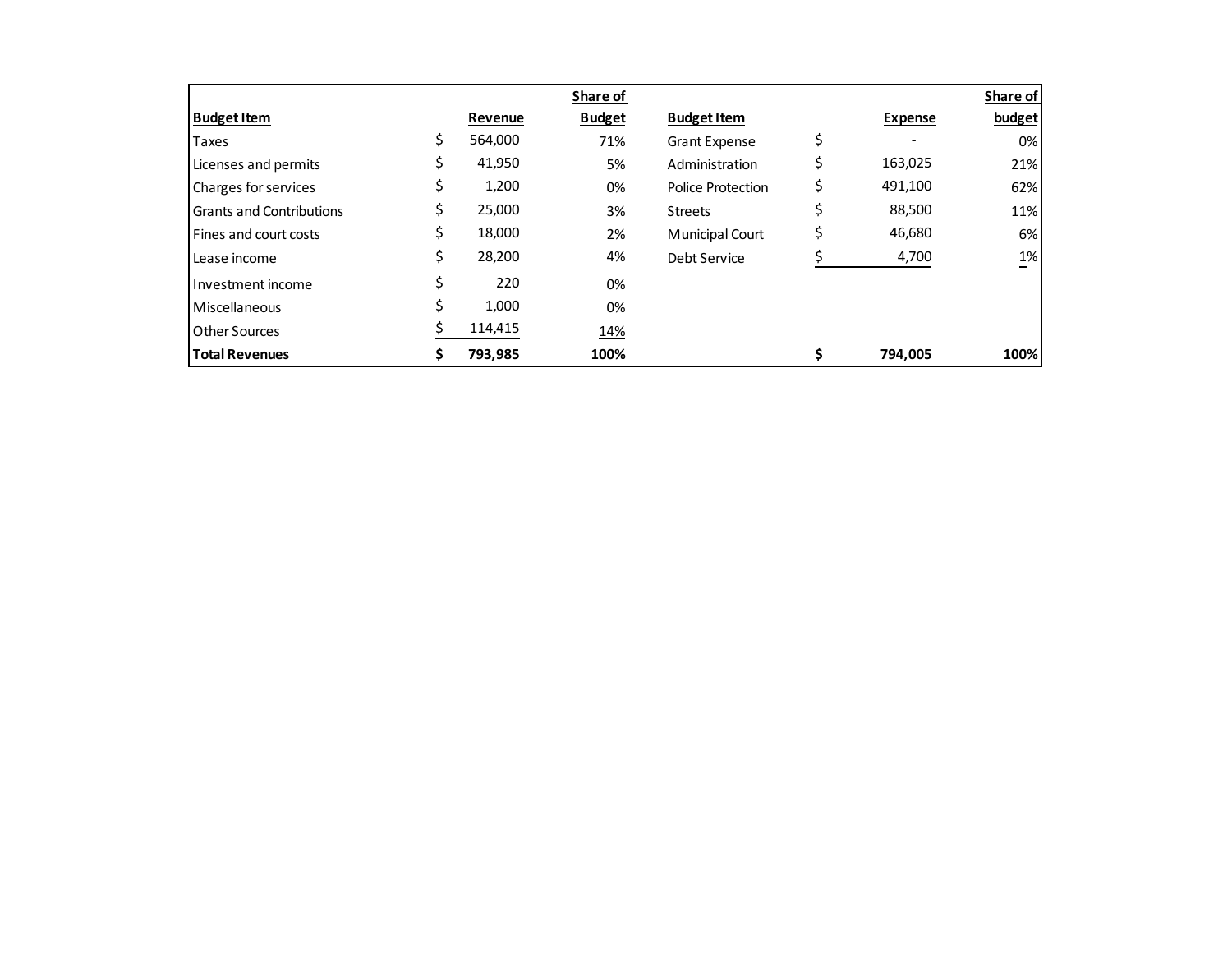| <b>Capital Improvements</b>               | FY 2019 (Audited) |                     |      | FY 2020 (Audited)<br>FY 2021 (Pending Audit) |  |           |                     |      |         |           |                     |      | <b>FY 2022 Per</b><br>Ord 1076 |  |           |               |
|-------------------------------------------|-------------------|---------------------|------|----------------------------------------------|--|-----------|---------------------|------|---------|-----------|---------------------|------|--------------------------------|--|-----------|---------------|
|                                           |                   | <b>Final Budget</b> |      | Actual                                       |  |           | <b>Final Budget</b> |      | Actual  |           | <b>Final Budget</b> |      | <b>Actual</b>                  |  |           | <b>Budget</b> |
| <b>REVENUES</b>                           |                   |                     |      |                                              |  |           |                     |      |         |           |                     |      |                                |  |           |               |
| Taxes                                     | \$                | 90,000              | Ŝ.   | 100,077                                      |  | \$        | 98,000 \$           |      | 98,424  | \$        | 106,000             | -\$  | 106,027                        |  | \$        | 110,000       |
| <b>Grant Income</b>                       |                   |                     | ς    | 1,100                                        |  | \$        | 271,100             | Ŝ.   | 238,361 | Ś         | 205,476             | -Ś   | 195,391                        |  | \$        |               |
| <b>Investment Income</b>                  |                   |                     |      | 39                                           |  | \$        | 10                  | Ś.   | 30      |           | 25                  | \$   | 27                             |  | \$        | 30            |
| Miscellaneous revenue                     |                   |                     |      |                                              |  | \$        | 5,000               | \$   | 1,500   | \$        |                     |      |                                |  | \$        |               |
| <b>Total Revenue</b>                      | \$                | 90,000              | \$   | 101,216                                      |  | \$        | 374,110             | \$   | 338,315 | \$        | 311,501             | \$   | 301,445                        |  | \$        | 110,030       |
| <b>EXPENDITURES</b>                       |                   |                     |      |                                              |  |           |                     |      |         |           |                     |      |                                |  |           |               |
| <b>Bank Charges</b>                       | \$                |                     | \$   |                                              |  | \$        |                     | \$   |         | \$        | 25                  | -\$  | 25                             |  | \$        | 25            |
| Capital Outlay                            |                   |                     |      |                                              |  |           |                     |      |         |           |                     |      |                                |  |           |               |
| <b>Building Improvements</b>              |                   |                     | Ś    | 19,817                                       |  | \$        | 15,000              | -\$  | 12,874  | \$        | 1,500               | - \$ | 10,700                         |  | \$        | 1,500         |
| Equipment                                 |                   |                     |      | 2,705                                        |  | \$        | 2,000               | \$   | 2,704   | Ś         | 12,500              | -\$  | 13,498                         |  | \$        | 10,000        |
| Vehicle Leases                            |                   |                     |      |                                              |  | Ś         | 4,200               | - \$ | 4,213   |           | 12,642              | -\$  | 11,416                         |  | \$        | 14,400        |
| Vehicle Major R&M & Equipt                | \$                |                     |      | 11,338                                       |  |           |                     |      |         |           | 12,000              | -\$  | 11,538                         |  | \$        | 8,000         |
| Capital Improvements Expenses             | \$                | 60,000              | Ś    | 1,819                                        |  | \$        | 291,600             | - \$ | 297,938 | Ś         | 226,051             | Ś.   | 244,514                        |  | \$        | 1,500         |
| <b>Street Repairs</b>                     | <u>\$</u>         |                     |      | 13,929                                       |  | <u>\$</u> | 15,000              | \$   | 10,634  | \$        | 50                  |      | 7,401                          |  | \$        | 50,000        |
| <b>Total Expenditures</b>                 | \$                | 60,000              | \$   | 49,608                                       |  | \$        | 327,800             | \$   | 328,363 | \$        | 264,768             | \$   | 299,092                        |  | \$        | 85,425        |
| Debt Service                              |                   |                     |      |                                              |  |           |                     |      |         |           |                     |      |                                |  |           |               |
| Principal                                 |                   |                     |      |                                              |  | <u>\$</u> |                     |      | 951     | <u>\$</u> |                     |      |                                |  | <u>\$</u> |               |
| <b>Grand Total Expenditures</b>           | \$                | 60,000              | \$   | 49,608                                       |  | \$        | 327,800             | \$   | 329,314 | \$        | 264,768             | \$   | 299,092                        |  | \$        | 85,425        |
| <b>Total Revenue</b>                      | \$                | 90,000              | - \$ | 101,216                                      |  | \$        | 374,110 \$          |      | 338,315 | \$        | 311,501 \$          |      | 301,445                        |  | \$        | 110,030       |
| <b>Revenues Over (Under) Expenditures</b> | \$                | 30,000 \$           |      | 51,608                                       |  | \$        | 46,310 \$           |      | 9,001   | \$        | $46,733$ \$         |      | 2,353                          |  | \$        | 24,605        |
| <b>Other Financing Sources</b>            |                   |                     |      |                                              |  |           |                     |      |         |           |                     |      |                                |  |           |               |
| Proceeds from sale of cap assets          | \$                |                     | Ś    |                                              |  | \$        |                     | \$   | 3,500   | \$        |                     | \$   |                                |  | \$        |               |
| Net Change in Fund Balance                | \$                | 30,000              | - \$ | 51,608                                       |  | \$        | 46,310 \$           |      | 12,501  | \$        | 46,733              | - Ś  | 2,353                          |  | \$        | 24,605        |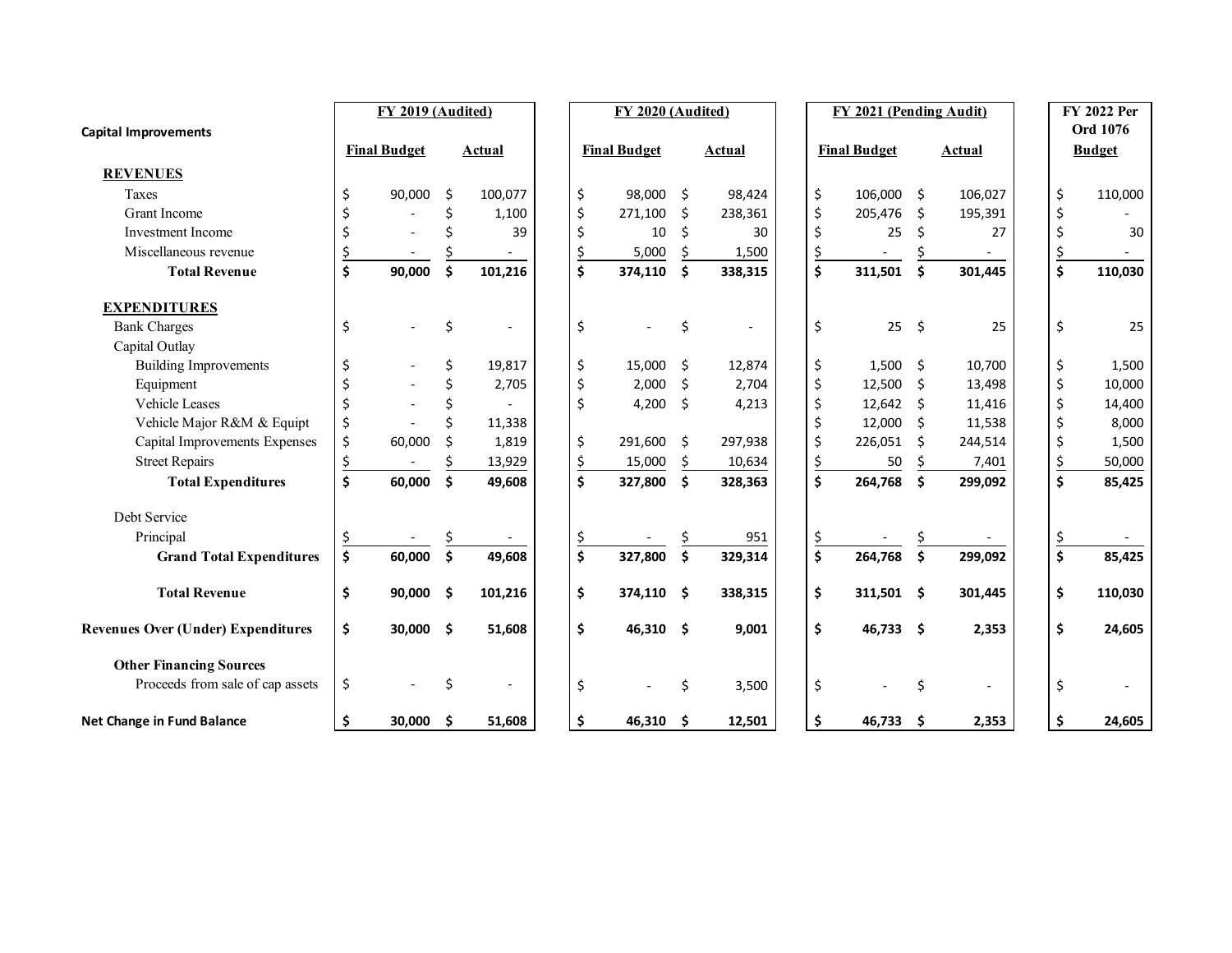| <b>Public Safety</b>                      |    | FY 2019 (Audited)   |     |        |    | FY 2020 (Audited)   |    |        |    | FY 2021 (Pending Audit) |     |        |           | FY 2022 Per<br>Ord 1076 |
|-------------------------------------------|----|---------------------|-----|--------|----|---------------------|----|--------|----|-------------------------|-----|--------|-----------|-------------------------|
|                                           |    | <b>Final Budget</b> |     | Actual |    | <b>Final Budget</b> |    | Actual |    | <b>Final Budget</b>     |     | Actual |           | <b>Budget</b>           |
| <b>REVENUES</b>                           |    |                     |     |        |    |                     |    |        |    |                         |     |        |           |                         |
| Sales Tax                                 |    | 90.398              | Ŝ.  | 90,398 | \$ | 70,000              | Ŝ. | 71,630 | Ś  | 85,000                  | Ŝ.  | 84,883 | \$        | 80,000                  |
| Interest Income                           |    | 117                 |     | 117    |    | 40                  |    | 40     | Ś  |                         |     |        |           |                         |
| <b>Total Revenue</b>                      | Ś. | 90,515              | \$  | 90,515 | \$ | 70,040              | \$ | 71,670 | Ś  | 85,000                  | \$  | 84,887 | \$        | 80,000                  |
| <b>EXPENDITURES</b>                       |    |                     |     |        |    |                     |    |        |    |                         |     |        |           |                         |
| <b>Bank Service Charges</b>               |    | 30                  | Ś.  | 30     |    |                     |    |        | Ś. | 8                       |     |        |           | 8                       |
| Police Training                           |    | 420                 | Ŝ.  | 420    | \$ | 500                 | Ŝ. | 400    | Ś  | 1,550                   | -\$ | 1,550  | \$        | 1,550                   |
| Dispatch Services                         |    | 5,016               | Ŝ.  | 5.016  | \$ | 5,120               | Ŝ  | 5,207  | Ś. | 5,500                   | Ŝ.  | 5,448  | \$        | 5,800                   |
| Office Supplies & Watch Phone             | \$ | 5,996               | Ŝ   | 5,996  | \$ | 500                 | Ś  | 1,397  | ς  | 472                     |     | 505    |           | 500                     |
| Street & Traffic Control (Salt)           |    | 947                 |     | 947    |    | 5,000               | Ś  | 3,945  |    |                         |     |        |           |                         |
| Public Safety Expenses (Body Cams)        |    |                     |     |        |    | 1,200               | Ŝ  | 2,311  | Ś  | 5,400                   | Ŝ   | 5,147  | \$        | 2,500                   |
| Utilities-Street Lighting                 |    | 23,533              |     | 23,533 | \$ | 22,200              | Ŝ  | 23,414 | ς  | 22,000                  | Ŝ   | 23,133 | \$        | 23,000                  |
| <b>Certification Fees</b>                 |    |                     |     |        |    |                     |    |        |    | 4,500                   |     | 4,500  | <u>\$</u> | 4,500                   |
| <b>Total Expenditures</b>                 | Ś  | 35,942              | Ŝ.  | 35,942 | Ś  | 34,520              | Ŝ. | 36,674 | Ś  | 39,430                  | Ŝ.  | 40,291 | \$        | 37,858                  |
| <b>Total Revenue</b>                      | Ś  | $90,515$ \$         |     | 90,515 | \$ | 70,040 \$           |    | 71,670 | \$ | 85,000 \$               |     | 84,887 | \$        | 80,000                  |
| <b>Revenues Over (Under) Expenditures</b> | \$ | $54,573$ \$         |     | 54,573 | \$ | $35,520$ \$         |    | 34,996 | \$ | 45,570 \$               |     | 44,596 | \$        | 42,142                  |
| <b>Other Financing Uses</b>               |    |                     |     |        |    |                     |    |        |    |                         |     |        |           |                         |
| Transfer to General Fund                  |    | 40,000              | -\$ | 40,000 | \$ | 40,000              | Ŝ. | 40,000 | \$ | 35,000                  | -\$ | 35,000 | \$        | 40,000                  |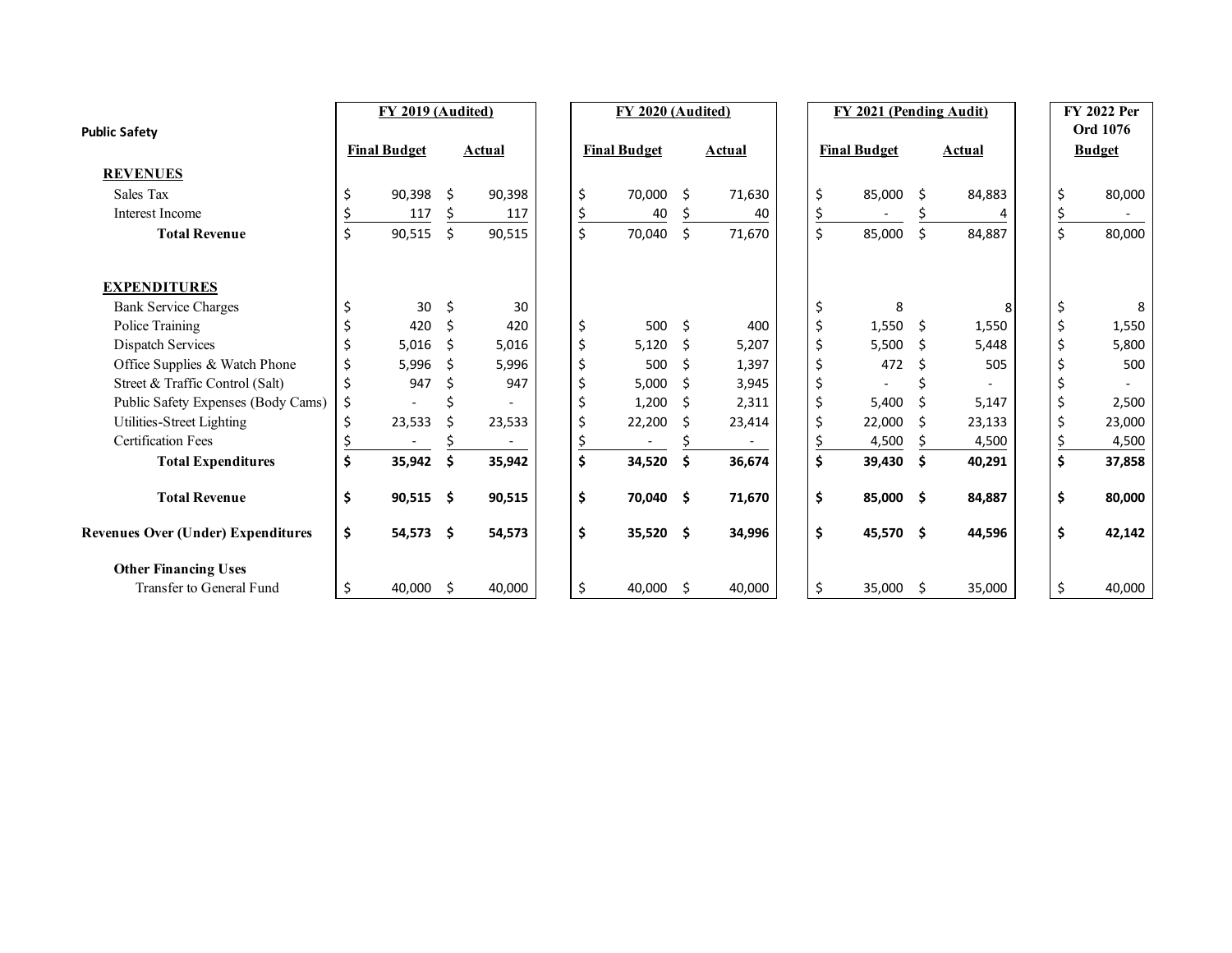| Sewer Lateral                                                           | FY 2019 (Audited)   |                 |  | FY 2020 (Audited)   |    |               |  | FY 2021 (Pending Audit) |               |  | <b>FY 2022 Per</b><br><b>Ord 1076</b> |
|-------------------------------------------------------------------------|---------------------|-----------------|--|---------------------|----|---------------|--|-------------------------|---------------|--|---------------------------------------|
|                                                                         | <b>Final Budget</b> | <b>Actual</b>   |  | <b>Final Budget</b> |    | <b>Actual</b> |  | <b>Final Budget</b>     | <b>Actual</b> |  | <b>Budget</b>                         |
| <b>REVENUES</b>                                                         |                     |                 |  |                     |    |               |  |                         |               |  |                                       |
| $10000 \cdot$ Revenue-St. Louis County<br>$39502 \cdot$ Interest Income | 18,000              | 18,648          |  | \$<br>30,000        |    | 27,176        |  | 28,000                  | 35,735        |  | 28,000                                |
| <b>Total Income</b>                                                     | 18,000              | 18,659          |  | \$<br>30,005        |    | 27,179        |  | 28,002                  | 28,002        |  | 28,002                                |
| <b>Expense</b>                                                          |                     |                 |  |                     |    |               |  |                         |               |  |                                       |
| 93000 · Lateral Sewer Line Expense                                      | 21,000              | 38,536          |  | 28,000              |    | 27,539        |  | 10,550                  | 10,550        |  | 15,000                                |
| <b>Total Expense</b>                                                    | 21,000<br>Ŝ         | 38,536          |  | \$<br>28,000        | -S | 27,539        |  | 10,550                  | 10,550        |  | 15,000                                |
| Net Income (Loss) $\frac{1}{2}$                                         | (3,000)             | (19, 877)<br>-S |  | \$<br>$2,005$ \$    |    | (360)         |  | 17,452                  | 17,452        |  | 13,002                                |